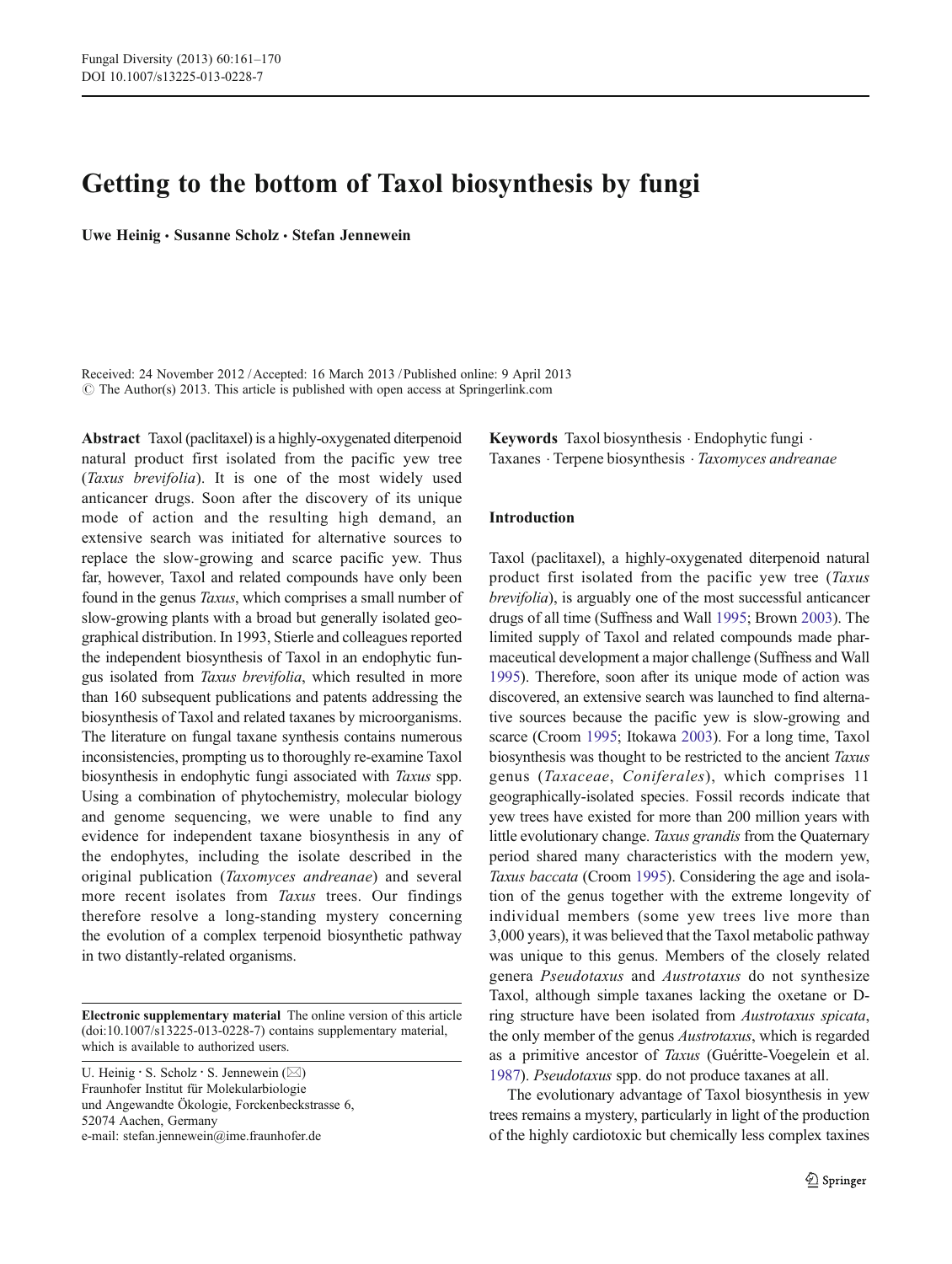by several species. More than 360 taxanes have been identi-fied in different Taxus spp. (Baloglu and Kingston [1999](#page-8-0); Itokawa [2003](#page-9-0)) but Taxol (if present at all) represents only a minor fraction of the total taxane complement. The biosynthesis of Taxol and other taxanes is well characterized (Croteau et al. [2006](#page-8-0); Kaspera and Croteau [2006](#page-9-0); Heinig and Jennewein [2009\)](#page-9-0) and appears to follow an anastamosing pattern that yields several physiologically-active products as well as metabolic dead ends (Fig. 1). Several of the key steps involved in the 20 or more enzymatic reactions required to produce Taxol have been characterized at the biochemical and genetic levels (Croteau et al. [2006](#page-8-0); Jennewein et al. [2004b\)](#page-9-0). The biosynthetic pathway, starting with the cyclization of geranylgeranyl diphosphate to form taxa-4(5),11(12)-diene, involves enzymes from several different classes that are located in several different cellular compartments, including the plastid, endoplasmic reticulum and cytosol.

In 1993, Stierle and colleagues reported the unprecedented isolation of a Taxus spp. endopyhtic fungus (Taxomyces andreanae) that could synthesize Taxol and other taxanes such as baccatin III independently. This was demonstrated using radiolabeled precursors, such as  ${}^{14}C$ -phenylalanine and 14C-acetate (Stierle et al. [1993](#page-9-0)). Even more surprisingly, Taxol compromised an unusually high percentage (15–20 %) of the total taxane fraction synthesized by the fungus compared to that synthesized by the yew. The isolated Taxomyces andreanae was subject to a patent application and deposited at the Centraalbureau voor Schimmelcultures (Utrecht, The Netherlands) as number CBS 279.92 (Strobel et al. [1994\)](#page-9-0). Several other groups soon confirmed the findings in this ground-breaking publication and provided additional supporting evidence (Flores-Bustamante et al. [2010](#page-8-0)). Microbial Taxol and taxane biosynthesis was found in several different genera of fungi, including Alternaria, Aspergillus, Cladosporium, Fusarium, Monochaetia, Pestlotia, Pestalotiopsis, Pithomyces, Penicillium and Xylaria, which were isolated from yew and non-Taxus plants (Flores-Bustamante et al. [2010](#page-8-0); Strobel et al. [1996](#page-9-0); Soca-Chafre et al. [2011;](#page-9-0) Zhang et al. [2009](#page-9-0); Zhao et al. [2009;](#page-9-0) Hoffman [2003\)](#page-9-0). Recently, several reports have been published claiming that endophytic fungi contain genes previously identified in Taxus spp. that encode the corresponding pathway enzymes (Zhang et al. [2008;](#page-9-0) Staniek et al. [2009](#page-9-0); Miao et al. [2009](#page-9-0); Kumaran et al. [2010](#page-9-0)). The publication of Stierle and colleagues also resulted in a huge proliferation of studies of endophytes from



Fig. 1 Proposed Taxol/taxoid biosynthesis pathway in Taxus spp. based on the cDNA library sequencing results of taxoid-producing Taxus plant cell cultures and known gene functions. The biosynthesis

of Taxol and other taxoids appears to follow an anastamosing pattern, thus representing a pathway with many branches and metabolic dead ends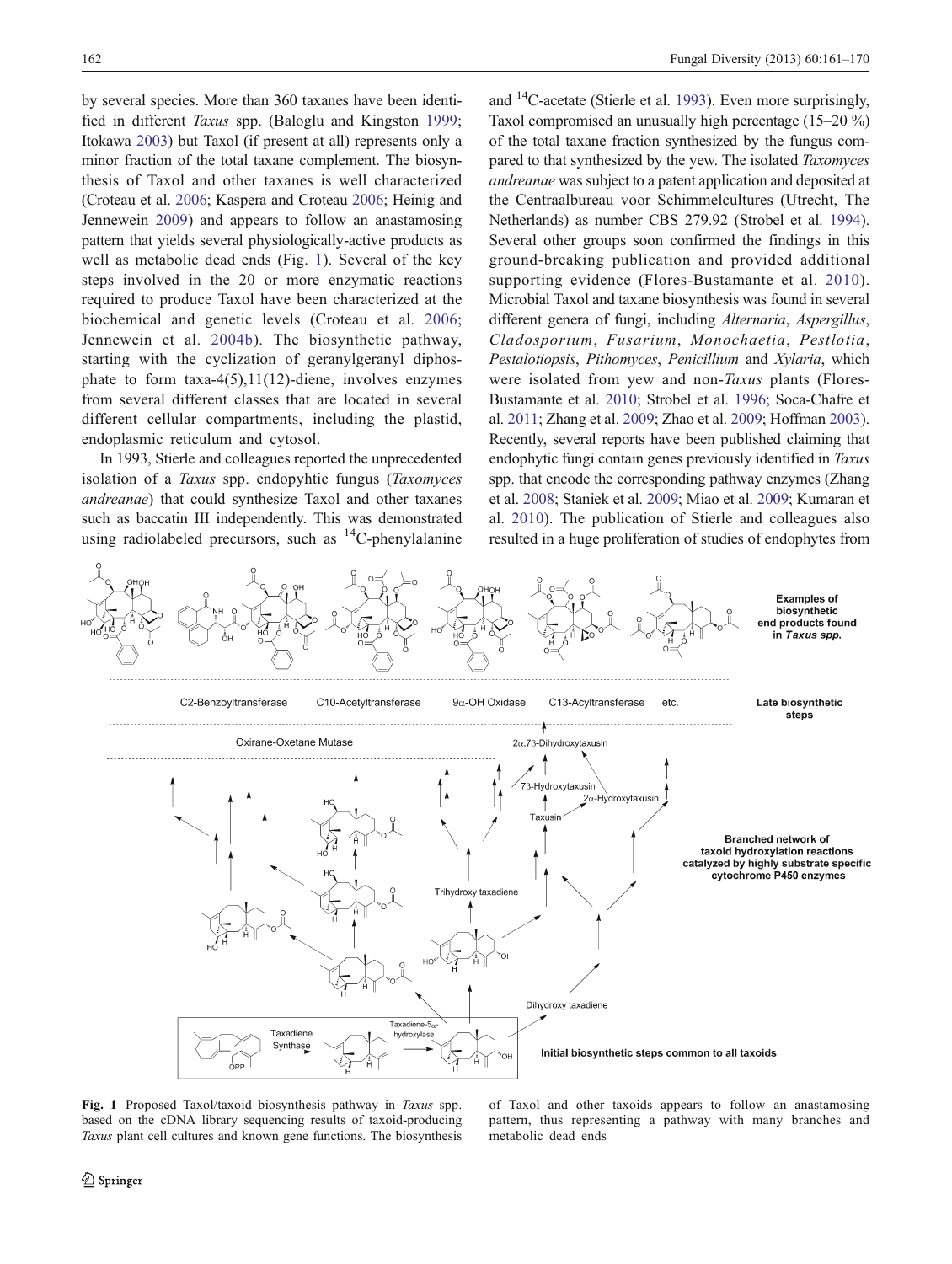Taxus species (Rivera-Orduña et al. [2011\)](#page-9-0) and other medicinal plants (Kumar and Hyde [2004](#page-9-0); Huang et al. [2009;](#page-9-0) Lin et al. [2010](#page-9-0)) as it generally became accepted that horizontal gene transfer was commonplace and that fungal endophytes within these plants could probably also produce the bioactive medicinal compounds produced by the plants (Chandra [2012\)](#page-8-0).

Interestingly, these reports claiming the presence of previously identified Taxus spp. genes in endophytic fungi base their claims on the results of PCR experiments using primers designed according to published sequences from Taxus trees, indicating that fungal genomic DNA yields PCR amplification products virtually identical to the Taxus clones (Staniek et al. [2009;](#page-9-0) Miao et al. [2009\)](#page-9-0). The presence of these genes would require the extensive horizontal gene transfer (HGT) between the yew trees and multiple endophytic fungi, representing a pathway with more than 20 steps (Croteau et al. [2006](#page-8-0)). We find it difficult to believe that this entire pathway could have transferred in an arbitrary manner, and therefore we searched for evidence of DNA transfer involving potential taxanesynthesis gene clusters originating from Taxus plants. Whereas biosynthetic gene clusters are a common features in bacterial genomes and have also been described in fungi (Tudzynski and Hölter [1998;](#page-9-0) Zhang et al. [2004](#page-9-0)), there have been few reports of clustered metabolic pathways in plants, and those that do exist tend to be spread over larger genomic regions than their microbial counterparts (Field and Osbourn [2008;](#page-8-0) Field et al. [2011;](#page-8-0) Chu et al. [2011](#page-8-0)). The existence of taxane gene clusters in fungi and plants raises intriguing questions about the origin and evolution of these highlyspecialized biosynthetic pathways, and the potential for HGT from fungi to *Taxus* trees. However, HGT between distantly-related organisms is a rare evolutionary event which is also constrained by the amount of genetic information transferred and genetic barriers involving incompatible regulation and codon usage. This contrasts sharply with the widespread observation of Taxol biosynthesis in many different endophytic fungi (Kurland et al. [2003\)](#page-9-0).

#### Material and methods

Isolation of endophytic fungi from Taxus spp. plant material Endophytic fungi were isolated as previously described by Guo et al. ([2006\)](#page-9-0). Bark segments ( $0.5 \times$ 0.5 cm) were removed with a sterile scalpel and surface sterilized for 5 min in 70 % ethanol. The inner bark was separated from the outer layer and placed on PDA agar (Carl Roth GmbH, Karlsruhe, Germany) supplemented with 25 mg/L streptomycin. The plates were incubated at room temperature until fungal growth was visible. The mycelium was then transferred to fresh plates using the hyphal tip method.

Cultivation of endophytic fungi The isolated endophytic fungi were cultivated on solid media, PDA (Carl Roth GmbH) supplemented with streptomycin or on YM-6.3 agar (0.4 % (w/v) glucose, 0.4 % (w/v) yeast extract, 2 % (w/v) malt extract, pH 6.3, 1.5 % (w/v) agar-agar). The fungi were transferred to fresh plates at weekly intervals by cutting out a piece of overgrown agar. In liquid culture, the fungi were grown in 0.6–10 L YM-6.3 medium (120 rpm in the dark) for 3 weeks or until no more glucose could be detected. The fungi were also cultivated in S7 medium as described for taxane-producing endophytes (Stierle et al. [1993\)](#page-9-0).

Taxoid extraction For taxane analysis, the fungal culture media were extracted twice with an equal volume of chloroform. The organic phase was then dried over magnesium sulfate, evaporated to dryness and the residue was redissolved in 3–5 mL methanol. Plant material (30 g Taxus needles or tobacco leaf tissue) was lyophilized and extracted with 1:1 dichloromethane/methanol in a Soxhlet extractor. The organic solution was evaporated to dryness and redissolved in dichloromethane. After two rounds of extraction with water, the organic layer was dried over magnesium sulfate, evaporated to dryness and the residue was redissolved in methanol (Witherup et al. [1990\)](#page-9-0).

Anti-taxane immunoassay (competitive inhibition enzyme immunoassay, CIEIA) The anti-taxane immunoassay was carried out according to the manufacturer's instructions (Cardax Pharmaceuticals, Hawaii). A standard curve for taxane quantitation was made using Taxol concentrations of 111, 37, 12.33, 4.11, 1.37, 0.46 and 1.15 ng/mL (Table S1). The samples were analyzed using three dilutions. Values in the linear range of the standard curve were used to calculate the concentration.

LC/MS/MS analysis LC/MS/MS was carried out in multiple reaction monitoring scan mode using a QTrap3200 system (Applied Biosystems, Darmstadt, Germany). The three most intensive mass transitions for three standard substances (Taxol, baccatin III and 10-deacetyl-baccatin III; Sigma-Aldrich, Idena) were used for detection (Table S2). Analysis in ESI negative ionization mode was carried out using the following settings: curtain gas 25 psi, CAD gas medium, ionspray voltage −4,500 V, temperature 450 °C, gas1 50 psi, gas2 65 psi. HPLC separation was carried out using a Curosil PFP column  $(150 \times 3 \text{ mm}, 3 \text{ mm})$ ; Phenomenex, Aschaffenburg, Germany) under the following conditions: column oven, 25 °C; LC flow rate, 300 μL/min; solvent A, 98 % water and 2 % acetonitrile with 10 mM ammonium acetate; solvent B, 2 % water and 98 % acetonitrile with 10 mM ammonium acetate; gradient, 0 min 70 % A, 0.5 min 70 % A, 15 min 0 % A, 20 min 0 % A, 21 min 70 % A, 23 min 70 % A.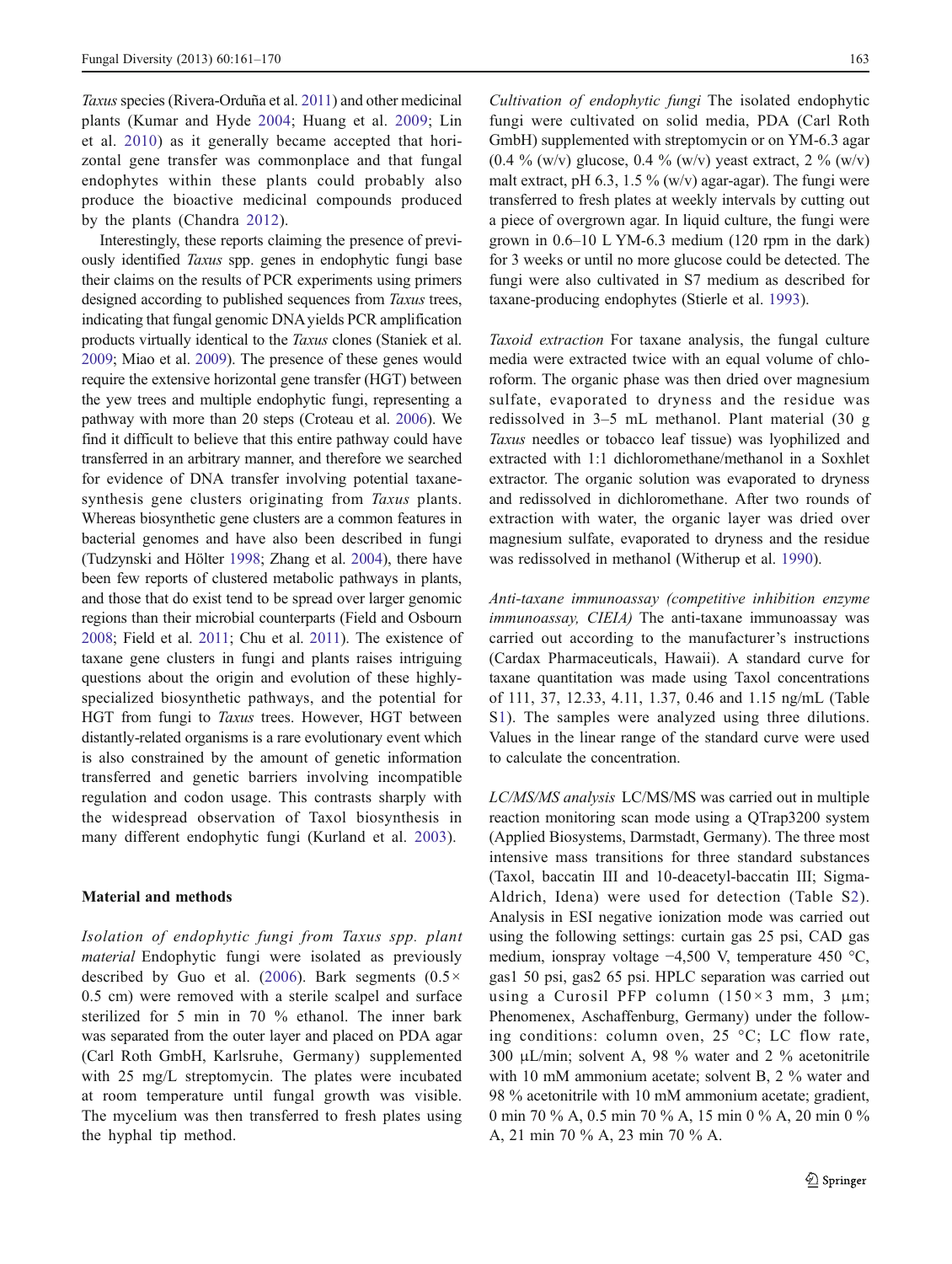DNA isolation, construction of genomic phage libraries and hybridization Fungal and plant genomic DNA was isolated using a modified CTAB method. Plant and fungal samples (1 g) were homogenized with a mortar under liquid nitrogen, supplemented with 10 volumes of CTAB buffer (100 mM Tris pH8, 20 mM EDTA, 1.4 M NaCl, 2 % βmercaptoethanol, 2 % CTAB) and incubated for 1 h at 65 °C. The cell debris was removed by centrifugation (15 min,  $2,000 \times g$ ) and the supernatant was extracted twice with an equal volume of 24:1 chloroform:isoamylalcohol. The DNA was then precipitated with isopropanol. Genomic phage libraries were constructed from EF0001, EF0021 and Taxomyces andreanae DNA, and plaque lifting was carried out according to the manufacturer's guidelines (Lambda Dash® II / Gigapack® III XL, Stratagene). Heat-fixed membranes (Nylon  $N^+$ , GE Healthcare) were supplemented with 20 mL Roti-Hybri-Quick (Carl Roth GmbH) and 100 μg/mL salmon sperm DNA (Sigma) in hybridization rolls. Pre-hybridization was carried out for 3 h at 55 °C. Probes against taxadiene synthase (TDS) and taxane-13 $\alpha$ hydroxylase (T13H) were prepared by PCR using primers corresponding to specific target genes, i.e. TDS1 (forward 5′-GCA GCG CTG AAG ATG AAT GC-3′, reverse 5′-CGA TTC GAT ACC CCA CGA TCC-3′, bp 22–546), TDS2 (forward 5′-GCC CTC GGC CTC CGA ACC C-3′, reverse 5′-GCC ATG CCG GAT TCT TTC CAC C-3′, bp 1,211– 1,710), TDS3 (forward 5′-GGT GGA AGG AAT CCG GCA TGG CAG-3′, reverse 5′-GTC GCC AGC TCA AGG ATA CAA GCT C-3′, bp 1,693–2,263) andT13H (forward 5′-ATG GAT GCC CTT AAG CAA TTG GAA GTT TCC CC-3′, reverse 5′-GCT CCT GCA GGT GCT CC-3′, bp 1–604). The reactions were heated to 94 °C for 2 min followed by 25 cycles of 94 °C for 30 s, 55–60 °C for 30 s, 72 °C for 45 s and finally 72 °C for 5 min. Incorporation of  $\alpha^{32}P$ -dATP (Hartmann Analytic, Braunschweig, Germany) was done using the Hexalabel™ DNA Labeling Kit (Fermentas, St. Leon-Rot, Germany). The TDS and T13H probes were purified on G-50 gel filtration columns (GE Healthcare, Karlsruhe, Germany). Probes against taxane- $5\alpha$ -hydroxylase (T5H) were prepared by labeling oligonucleotides with  $\gamma$ -<sup>32</sup>P-dATP using polynucleotide kinase (oligo1 5′-GGC ATC CCA CAG TAG TAC TCT GCG GCC CTG CGG GAA ACC GGC TTA TTC TGT CCA ACG AGG AGA AGC TGG TGC AGA TGT CG-3′, and oligo2 5′-CCA CCA CTT CGC CAA TGG CTT TGA TTT TCA AGC TCT TGT CTT CCA ATC CAG AAT GCT ATC AAA AAG TAG TTC AAG AGC-3′). Probes were added to the pre-hybridization mix and hybridized against the membranes overnight at 55 °C. The membranes were washed three times for 30 min with 1:2, 1:5 and 1:10 dilutions of hybridization buffer, and then visualized by autoradiography on pre-flashed X-ray films (Hyperfilm MP, GE Healthcare) at −80 °C for 2 days.

Amplification of internal transcribed spacer (ITS) sequences ITS regions from the isolated Taxus endophytes were amplified by PCR using the universal primers ITS1 (5′-TCC GTA GGT GAA CCT GCG G-3′) and ITS4 (5′- TCC TCC GCT TAT TGA TAT GC-3′) (Sim et al. [2010](#page-9-0)) in 2× PCR-MasterMix Solution (i-Max II, INtRON Biotechnology) containing 1 μL of each primer (50 μM) and 20 ng genomic DNA, made up to 25 μL with water. Amplification was carried out on the GeneAmp PCR System (Applied Biosystems) at 94 °C for 5 min followed by 35 cycles of 94 °C for 1 min, 55 °C for 1 min and 72 °C for 1.5 min, followed by a final 72 °C step for 7 min. PCR products were purified using NucleoFast 96 PCR plates (Machery-Nagel, Düren, Germany) and sequenced.

Isolation of total RNA and cDNA library construction Total RNA from endophytes was isolated using the borax method. Mycelia were homogenized under liquid nitrogen using a mortar and pestle, incubated at 42 °C for 1 h in 15 mL borax buffer (0.2 M sodium tetraborate, 30 mM EGTA, 1 % (w/v) SDS,  $1\%$  (w/v) deoxycholate,  $1\%$  (v/v) Nonidet P-40,  $2\%$ (w/v) polyvinylpyrolidone, 10 mM DDT, pH 9.0), supplemented with 1.2 mL 2 M KCl and stored on ice for 1 h. After centrifugation, RNA was selectively precipitated by adding 5 mL 8 M LiCl and storing at −20 °C overnight. The precipitate was washed three times with cold 2 M LiCl and resuspended in 2.8 mL TES buffer (50 mM Tri/HCl pH 5.7, 5 mM EDTA, 50 mM NaCl) supplemented with 1 M CsCl. This suspension was overlaid with 1.2 mL TES buffer supplemented with 5.7 M CsCl and the RNA was purified by density gradient ultracentrifugation at room temperature at  $100,000 \times g$  for 16 h. The RNA was dissolved in 500 µL TE buffer (10 mM Tris/HCl pH 8.0, 1 mM EDTA) and mRNA was isolated using the Qiagen Oligotex mRNA Mini Kit (Qiagen, Hilden, Germany). A cDNA-RACE library was constructed using the Clontech Marathon cDNA Amplification Kit (Takara BIO Europe, Saint-Germain-en-Laye, France) according to the manufacturer's instructions. Primers for the amplification of terpene synthase gene candidates are listed in Table S3.

Cloning, expression and functional testing of diterpene synthase 0021 TS 1762 and intron-1 splice variants of 0021 TS 1762 Synthetic diterpene synthase 1762 (Genskript, Hong Kong) was amplified using pUC57 as the template, and the product was transferred to the Escherichia coli expression vector pTrc-His2 using the pTrcHis2-TOPO® TA Expression Kit (Invitrogen, Karlsruhe, Germany). The gene was also amplified with primers including Gateway attachment sites allowing the gene to be introduced into the yeast expression vector pYES-Dest52 by homologous recombination. The protein was expressed in E. coli DH5 $\alpha$  cells (New England Biolabs, Frankfurt, Germany) and Saccharomyces cerevisiae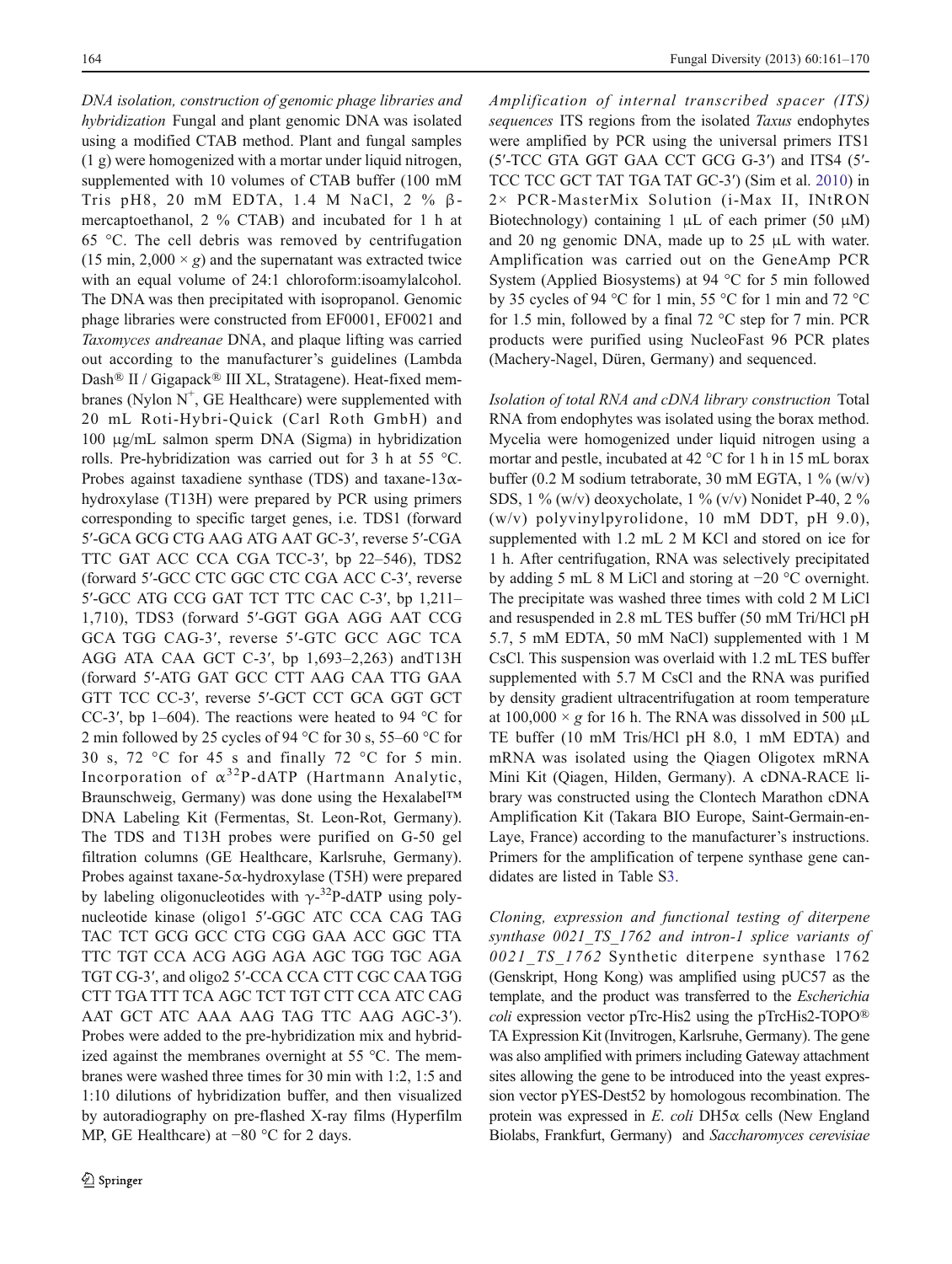CEN-PK2-1 cells (EUROSCARF, Frankfurt, German) at 28 °C. Deletion variant 0021 TS 1762 del and intron1 random variants (primers listed in Table S3) were created by whole-plasmid PCR using pTrcHIS2-1762cosyn as the template with Herculase® II Fusion DNA Polymerase (Agilent Technologies, Karlsruhe, Germany) and the following temperature program: 95 °C for 3 min, followed by 30 cycles at 95 °C for 0.5 min, 58  $\degree$ C for 0.5 min and 72  $\degree$ C for 4 min, followed by a final step at 72 °C for 7 min. Crude protein extracts were prepared by disrupting the cells with glass beads. One volume of extract was used for in vitro testing with three volumes of assay buffer (100 mM Tris, 10 mM MgCl<sub>2</sub>, 5 mM βmercaptoethanol, 50 μM substrate <sup>3</sup>H-GGPP, <sup>3</sup>H-FPP or <sup>14</sup>C-IPP (+DMAPP), total volume 500 μL). Biotransformation reactions were incubated at 30 °C, overnight. After the addition of 500 μL saturated NaCl the reactions were extracted twice with the same volume of ethyl acetate. The extracts were concentrated in a nitrogen stream and analyzed by radio-TLC on silica plates (Merck, Darmstadt, Germany), which were developed with 9:1 cyclohexane:ethyl acetate or 3:1 pentane: diethyl ether. Products were detected using a radio-TLC Scanner RITA Star (Raytest, Straubenhardt, Germany).

Phage insert, ITS and whole genome sequencing Phage inserts were sequenced using the Sanger method (Functional & Applied Genomics Group, Fraunhofer IME, Aachen, Germany) or shotgun sequencing (Eurofins MWG Operon, Ebersberg, Germany). ITS sequences were determined by Sanger sequencing (Functional & Applied Genomics Group, Fraunhofer IME). The EF0021 genome was sequenced using 454 technology by Seq-It GmbH, Kaiserslautern. The Taxomyces andreanae genome was sequenced by paired-end library sequencing (imagenes GmbH, Berlin, Germany). Each supplier also assembled the sequences they generated.

Sequence analysis Sequences were analyzed using CLC Combined Workbench v3.6.1, Lasergene 7 Package, NCBI Blast and CloneManager Professional Suite 8. FGENESH was use for ORF and protein prediction [\(http://linux1.softberry.com/\)](http://linux1.softberry.com/). Phylogenetic analysis was carried out using CLC Combined Workbench v3.6.1 with the protein sequences listed in Supplementary Data S3 and Table S4.

# Results and discussion

Inconsistencies in reports describing the distribution of Taxol biosynthesis between distantly-related species prompted us to re-examine the existence of an independent Taxol biosynthesis pathway in endophytic fungi. Previous reports described the isolation of Taxol-producing endophytes from Taxus bark material, so we similarly attempted

to isolate endophytic fungi from different Taxus bark materials collected from locations throughout Germany, Poland, the Netherlands and South Korea. Fungal cultures were initiated according to standard protocols and yielded a total of 34 individual cultures (Guo et al. [2006\)](#page-9-0). For further characterization, the genomic DNA from these cultures was isolated and the conserved 18S rDNA internal transcribed spacer (ITS) region was amplified and sequenced (Suppl. Data S1). The isolated endophytic fungi were then transferred into liquid fermentation media for phytochemical analysis. As in previous studies, the isolated fungi were cultivated for up to 21 days or until the glucose source was depleted. The cultures were then extracted with chloroform for phytochemical analysis using a taxane-specific indirect competitive inhibition enzyme immunoassay (CIEIA) featuring a polyclonal antibody (Cardax Pharmaceuticals, Honolulu, Hawaii) (Caruso et al. [2000](#page-8-0)). We used an organic extract of Taxus baccata needles as a positive control and Nicotiana tabacum leaf material as a negative control. The antibody assay resulted in the identification of two potential taxane-producing fungi, designated EF0001 and EF0016. However, the quantity of taxanes, deduced from the Taxol standard curve, was low in both isolates (less than 10 ng/L of culture medium) compared to the positive control ( $\sim$ 170 μg/g plant material; Table 1). Surprisingly, the N. tabacum leaf extract also appeared to contain taxanes, but at approximately five times the level detected in the positive endophytes. This unexpected result probably reflected unanticipated cross reactivity of the polyclonal antibody.

We carried out further characterization of fungal taxane synthesis by LC/MS/MS, using multi-reaction monitoring (MRM) to detect the products Taxol, baccatin III and 10 deacetylbaccatin III as standards with detection limits of 35, 28 and 23 fmol, respectively. We applied this method to organic extracts from all of the isolated fungi and three additional species previously claimed to be capable of independent taxane biosynthesis: Taxomyces andreanae (CBS 279.92; Strobel et al. [1994](#page-9-0)), UPH-12 (NRRL 30405; Hoffman [2003](#page-9-0))

Table 1 Identification of potential taxane-producing fungi by indirect competitive inhibition enzyme immunoassay (CIEIA) using a polyclonal anti-taxane antibody. Values for Taxus and N. tabacum samples were obtained from 30-g extracts of biomaterial, 0.6 L EF0016 culture medium and 2 L EF0001 culture medium

| Sample     | Taxane<br>concentration<br>$\lceil$ ng/mL $\rceil$ in<br>extract | Taxane<br>concentration<br>$[ng/L]$ in culture<br>medium | Taxane<br>concentration<br>$\lceil ng/g \rceil$ from plant<br>material |
|------------|------------------------------------------------------------------|----------------------------------------------------------|------------------------------------------------------------------------|
| T. baccata | 10401.7                                                          |                                                          | $173.3 \times 10^3$                                                    |
| EF0001     | 3.1                                                              | 7.8                                                      |                                                                        |
| EF0016     | 1.5                                                              | 2.5                                                      |                                                                        |
| N. tabacum | 52.8                                                             |                                                          | 17.6                                                                   |
|            |                                                                  |                                                          |                                                                        |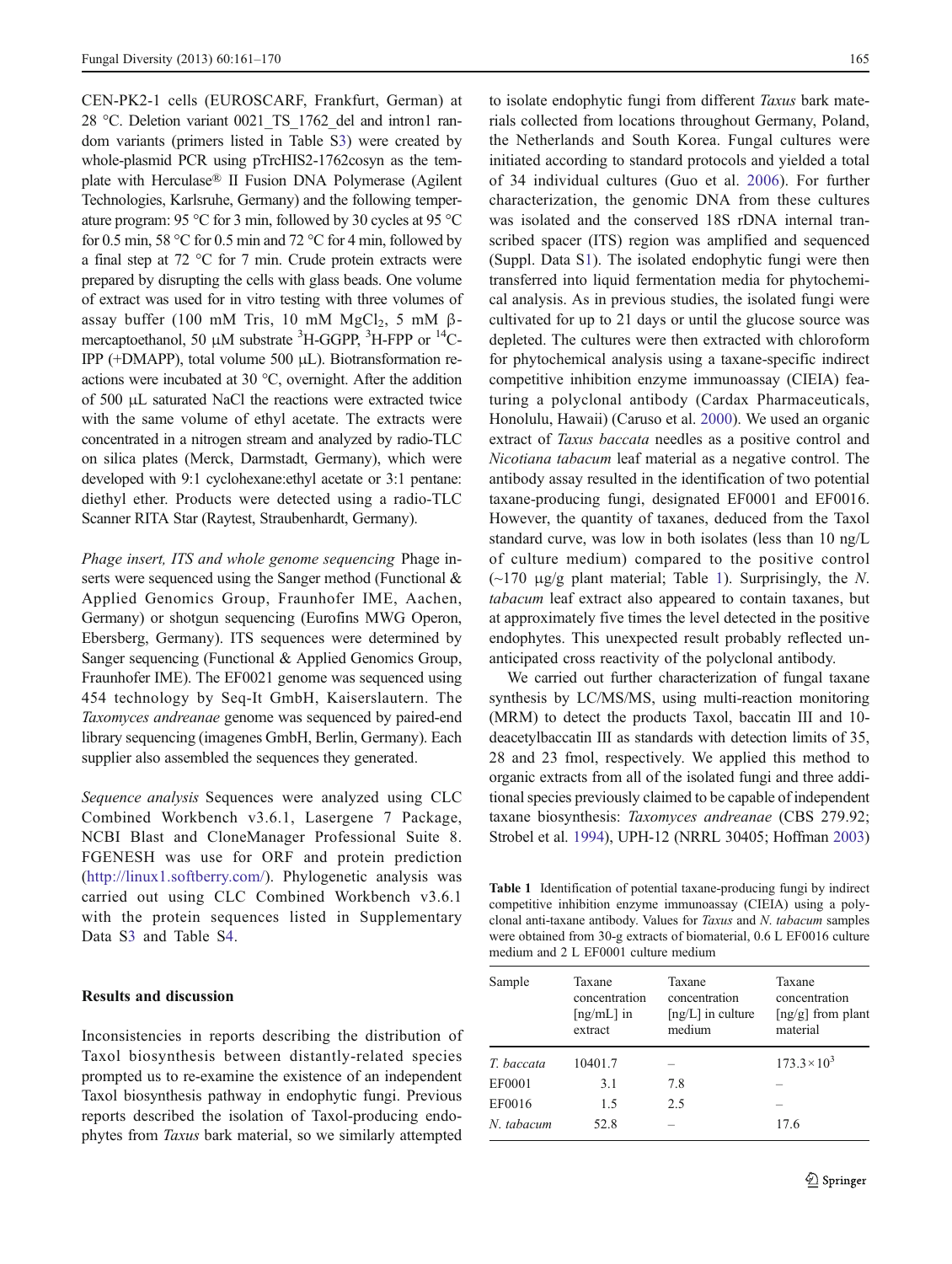166 Fungal Diversity (2013) 60:161–170

and H10BA2 (NRRL 21209; Stierle et al. [2000](#page-9-0)). Baccatin III and 10-deacetylbaccatin III were detected in the newly-isolated endophytes EF0001 and EF0021, respectively (Fig. 2 and Suppl. Data S2). LC/MS/MS analysis confirmed the initial results obtained with CIEIA for EF0001, but Taxol, baccatin III and 10-deacetylbaccatin III were not detected by CIEIA or LC/MS/MS in any of the other species.

Without delay (assuming potential genetic instability in the fungi), we extracted genomic DNA from EF0001 and EF0021. To avoid potential contamination leading to PCR artifacts, we established genomic phage libraries for both species and used conventional hybridization as the screening method. We used three probes specific for Taxol biosynthesis: taxadiene synthase (Wildung and Croteau [1996](#page-9-0)),

taxane-5α-hydroxylase (Jennewein et al. [2004a\)](#page-9-0), and taxane-13 $\alpha$ -hydroxylase (Jennewein et al. [2001\)](#page-9-0). For EF0001, we screened a total of 300,000 phage plaques (average insert size, 23 kb) corresponding to  $\sim 6,900$  Mb of endophyte genomic sequence. Assuming an average fungal genome size of 50 Mb, this strategy achieved >130-fold genome coverage. For EF0021, we screened a total of 40,000 phage plaques, corresponding to 920 Mb of genomic sequence and 18-fold genome coverage. Several potential positive inserts were sequenced, but none of them corresponded to known Taxus spp. genes involved in taxane biosynthesis. Given that we were unable to identify taxanerelated genomic sequences in EF0001 and ER0021, we constructed a T. andreanae genomic phage library and

Fig. 2 LC/MS/MS-multireaction monitoring (MRM) analysis of an organic extract from the Taxus endophyte EF0021. a LC/MS/MS-MRM chromatogram of 10 deacetylbaccatin III (10- DABIII, authentic standard (Idena, Milano, Italy), dissolved in methanol at a concentration of 1 mg/mL, injection volume 10 μL) eluting from the HPLC column at 4.72 min. The insert shows the three monitored ion transitions (m/z=76.2, 120.8 and 391.2) of the 10-DABIII parent ion (m/z=543.2) (M-H). b LC/MS/MS-MRM chromatogram with the observed mass pattern (shown in insert) at 4.72 min obtained with the organic extract of Taxus endophyte EF0021

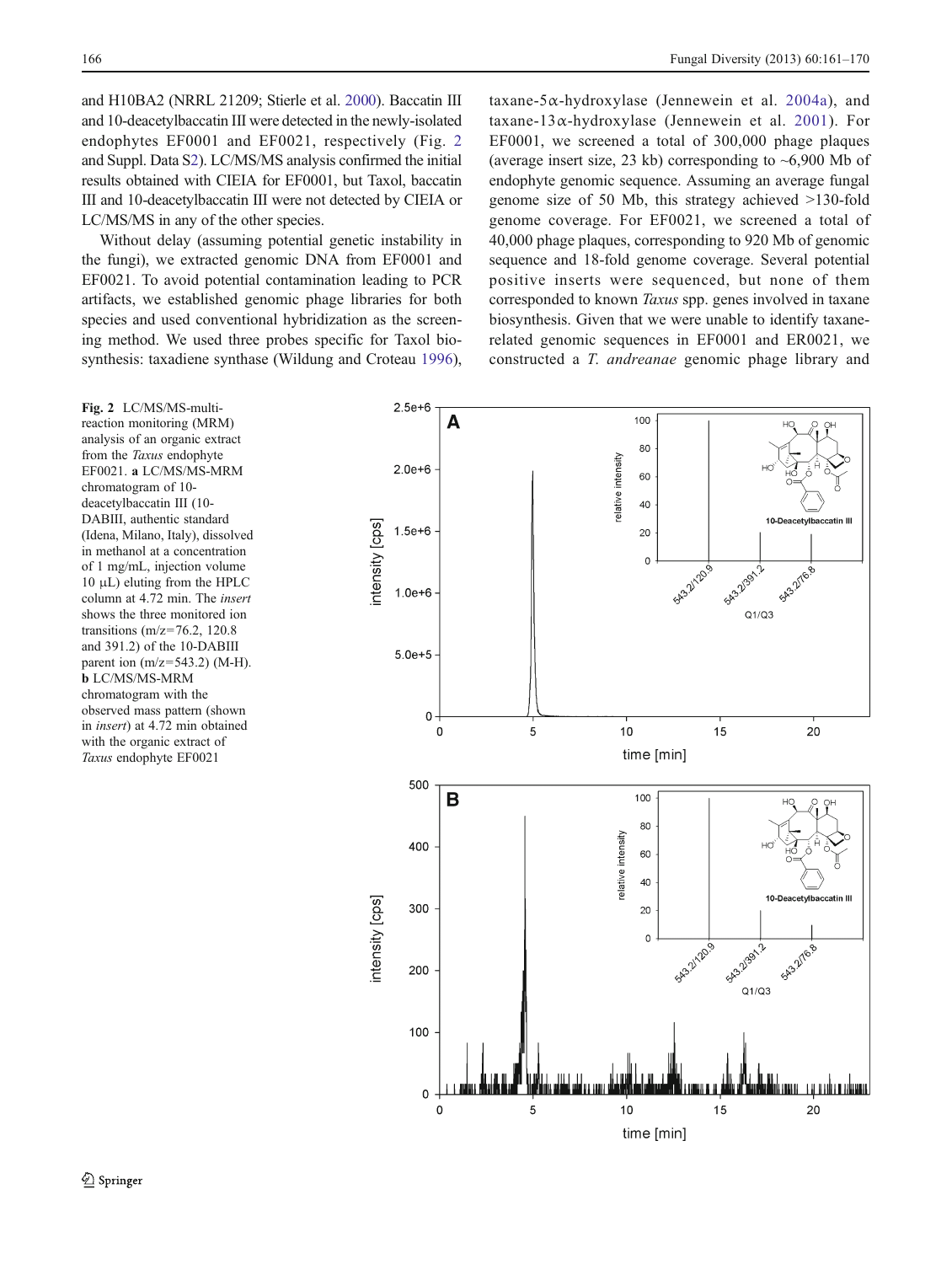screened 162,000 phage plaques (average insert size 20. 3 kb, corresponding to 3,300 Mb of genomic sequence and 66-fold genome coverage) using the same probes as above and did not identify any positive clones.

Our failure to identify fungal genomic sequence related to known taxane-specific sequences from yew trees led us to conclude that taxane biosynthesis in endophytes may have evolved independently, as is the case for gibberellins, whose biosynthesis pathway differs between microbes and plants (Tudzynski and Hölter [1998;](#page-9-0) Bömke and Tudzynski [2009\)](#page-8-0). To further examine the potential for independent taxane biosynthesis by endophytes, we sequenced the EF0021 genome using a shotgun sequencing approach, yielding 2,234,101 sequence reads with an average length of 390 bp. Sequence alignment of the raw data achieved 98.55 % aligned reads and 2,623 contigs covering 44.45 Mb of genomic DNA, corresponding to an estimated genome size of 45.9 Mb. Analysis of the resulting contigs revealed the absence of any genes with significant homology to *Taxus* spp. genes involved in taxane biosynthesis, confirming the negative results of the library screening experiment. Further analysis of the EF0021 genome sequence resulted in the identification of six putative terpene synthases, two of which were closely related to Aspergillus nidulans lanosterol synthase (and were therefore likely to be involved in sterol biosynthesis). The four others have potential roles in secondary metabolism, including one related to a previously-isolated fungal diterpene synthase (fusicoccadiene synthase) from the plant–pathogen Phomopsis amygdali (Toyomasu et al. [2007\)](#page-9-0) (Suppl. Data S3). Fusicoccadiene synthase is a unique terpene synthase because it possesses both terpene synthase and prenyltransferase activity. The three other identified terpene synthases showed significant homology to fungal sesquiterpene synthases.

Functional analysis was carried out by constructing an EF0021 cDNA library, but it proved impossible to isolate cDNAs corresponding to the above genomic clones using gene-specific primers, indicating that the genes may not have been expressed under the cultivation conditions we used. The genomic sequence was therefore used to design a synthetic open reading frame for the putative diterpene synthase that was codon-optimized for expression in E. coli. Several variants were constructed due to an obscure intron/exon border at one position reflecting variability in the original sequence. Crude extracts from recombinant E. coli cells were examined for diterpene synthase activity using <sup>3</sup>H-geranylgeranyl diphosphate (GGPP), and for prenyltransferase activity using <sup>14</sup>C-isopentenyl diphosphate and dimethylallyl diphosphate. The synthetic genes were also expressed in Saccharomyces cerevisiae. None of the heterologous expression assays in either host showed any evidence for diterpene synthase enzymatic activity.

In addition to the functional characterization of the potential prenyltransferase/diterpene synthase from endophyte

EF0021, we also compared the gene and enzyme architecture with the known taxadiene synthase from *Taxus* spp., revealing several major differences. The intron/exon structure differed significantly with regard to the number and size of coding and non-coding regions (Fig. [3a, b](#page-7-0)) and the predicted proteins were also fundamentally distinct (Fig. [3c\)](#page-7-0). Whereas Taxus spp. taxadiene synthase is a typical plant-derived terpene synthase based on the location of the catalytic DDXXD motif and characteristic domains such as the conifer diterpene internal sequence domain and the plastid leader sequence, the terpene synthase component of the EF0021 enzyme comprises only 300 amino acids containing the features relevant for synthase activity (Trapp and Croteau [2001\)](#page-9-0). Furthermore, the chimeric nature of the endophyte protein appeared typical of fungal synthases and this has not been observed previously in plants, where condensation towards the diterpene prenyl precursor and the cyclization reaction are always catalyzed by two individual enzymes (Toyomasu et al. [2007\)](#page-9-0). The active site of terpene synthase is sensitive to modifications, and even minor changes result in different product structures or complete inactivity. The significant differences in the geometry of the active site in plants and fungi therefore raise doubts about the ability of these enzymes to catalyze the synthesis of a complex product such as taxadiene (Seemann et al. [2002;](#page-9-0) Fellicetti and Cane [2004\)](#page-8-0). Having been unable to identify a Taxus-related sequence in the EF0021 genome or to isolate a functional and active diterpene synthase, we concluded that EF0021 is incapable of independent Taxol biosynthesis.

We repeated the above strategy for *T. andreanae*, which was previously reported to produce taxanes independently (CBS 279.92; US Patent 5322779(A)). Shotgun sequencing of the T. andreanae paired-end library yielded 235 million sequence reads with an average length of 100 bp. Assembly of the raw sequence data generated 2,274 contigs with an average size of 18 kbp, covering 93.5 % of the sequence reads. Contig alignment covered a cumulative sequence of 45.08 Mb, corresponding to an approximate genome size of 45 Mb. As was the case for EF0021, the T. andreanae genome did not contain any sequences with significant homology to taxane biosynthesis genes from Taxus spp., but in contrast to EF0021, further analysis of the T. andreanae genome revealed the presence of several additional terpene synthase genes (Suppl. Data S3). All of these sequences were homologous to other known fungal sesquiterpene synthases, although none of them were closely related to known diterpene synthases. As was the case for Taxus endophyte EF0021, we were therefore unable to identify any potential genes related or non-related to taxane biosynthesis in yew that could confer upon T. andreanae the ability to synthesize Taxol independently.

We next used phylogenetic analysis to compare the predicted terpene synthases from endophyte EF0021 and Taxomyces andreanae (Supplementary Fig. 2). All the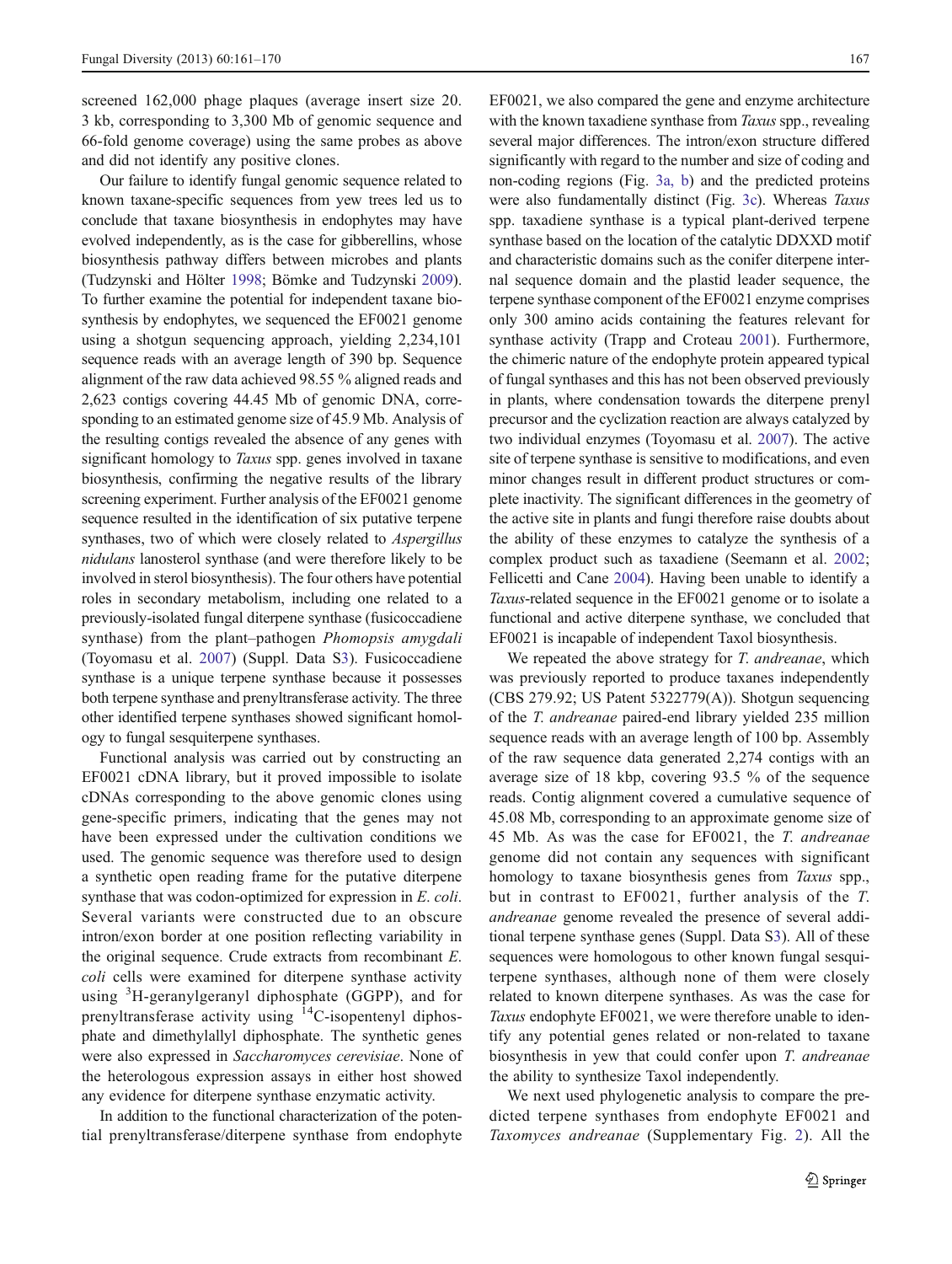<span id="page-7-0"></span>

Fig. 3 Structure of diterpene synthase 0021 TS 1762 del from EF0021 compared to taxadiene synthase (TDS), including the intron/ exon structures of TDS (a) and 0021\_TS\_1762\_del (b). Schematic protein domain structures are also shown for both enzymes (c),

predicted terpene synthases were aligned with the protein sequences initially used for targeted screening (Table S4). A phylogenetic tree was constructed based on the aligned dataset using UPGMA (unweighted pair group method with arithmetic means) with bootstrapping (100 replicates, bootstrap values shown at the nodes, Suppl. Fig. 2).

The terpene synthase sequences clustered into three major clades (A–C). Clade A consisted of proteins annotated as sesquiterpene synthases with the greatest similarity to Cop6 from Coprinopsis cinereus, including two proteins from EF0021 and eight from Taxomyces andreanae, whereas all other sequences formerly annotated as sesquiterpene synthases clustered in clade C along with Cop1–Cop5 from Coprinopsis cinereus and protoilludene synthase from Armillaria gallica (Agger et al. [2009;](#page-8-0) Engels et al. [2011](#page-8-0)). Because Cop1–5 differ from Cop6 mechanistically, using all-trans-farnesyl diphosphate (FPP) or cis-FPP as a substrate to form trichodiene-like or germancrene-like cyclization products, the new terpene synthases clustering in clades A and C are probably grouped on the basis of conserved

including the catalytic DDXXD/E motifs and the annotation of domains according to Trapp and Croteau ([2001\)](#page-9-0) for TDS and from a comparison with Phomopsis amygdali fusicoccadiene synthase (Toyomasu et al. [2007\)](#page-9-0)

functionally-relevant motifs as well as their fungal origin. Only two sequences, one each from EF0021 and Taxomyces andreanae, were similar to proteins in clade B, which contained all plant and fungal sequences related to diterpene biosynthesis. Clade B comprised three sub-clades, based either on origin (fungi vs. plants) or specific function (e.g. their role in gibberellin biosynthesis). The abovementioned diterpene synthase from EF0021 and prenyltransferase from T. andreanae clustered with the fungal prenyltransferases and fusicoccadiene synthases. However, since these special chimeric synthases contain a prenyltransferase domain, clustering probably reflected the stronger conservation of this domain which sets these proteins aside from the other terpene synthases. The presence of this domain also confers greater similarity e.g. to plant geranylgeranyl diphosphate and copalyl diphosphate synthases than other fungal sesquiterpene synthases in clades A and C. Our data clearly showed no evidence for homology to plant terpene synthases, and thus for trans-kingdom gene transfer, as initially proposed as a possible explanation for the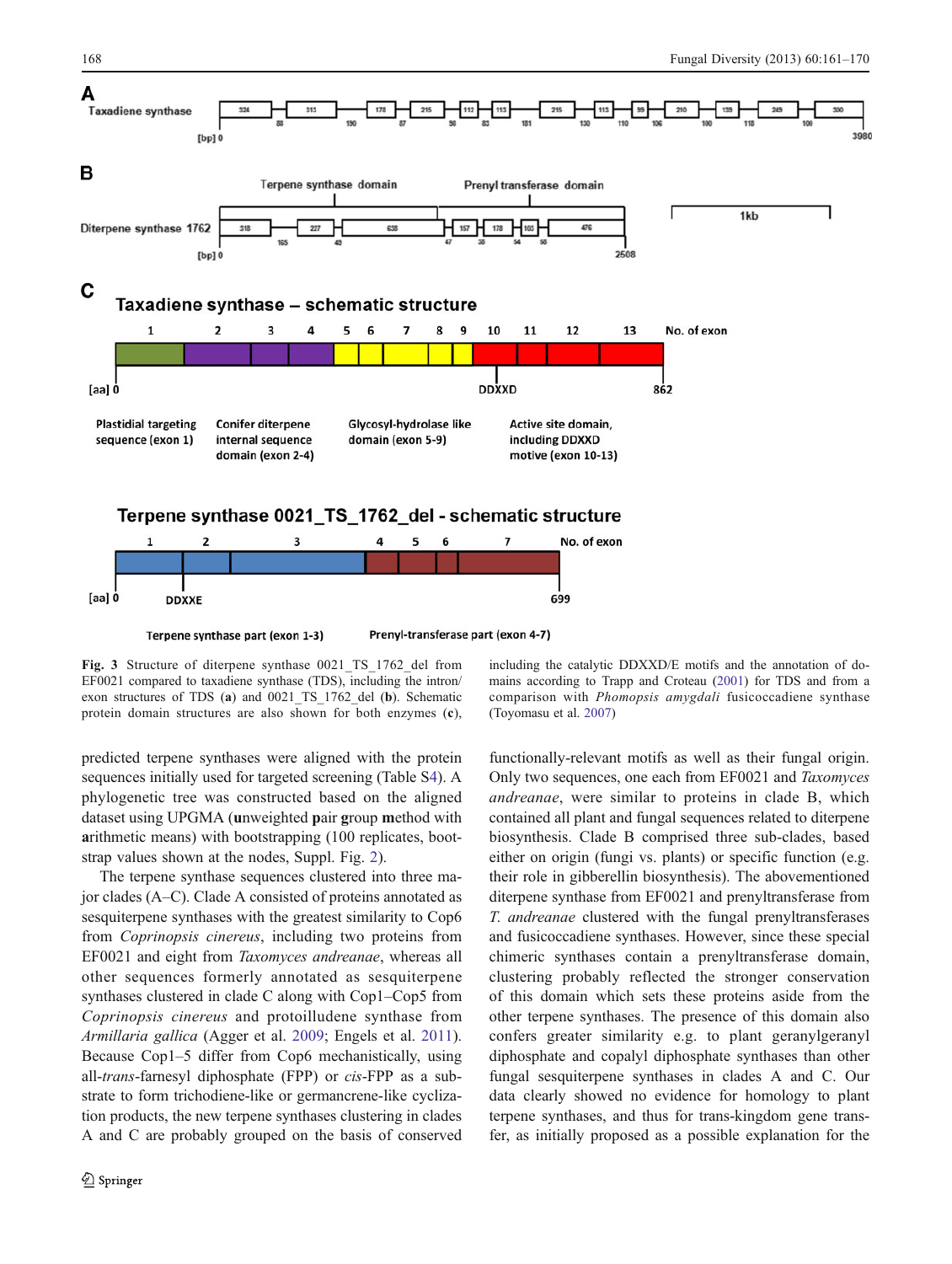<span id="page-8-0"></span>evolution of Taxol biosynthesis in plants and fungi. Furthermore, we found no evidence for similarities between the terpene synthases in the two endophytes we investigated. Terpene synthase 0021\_TS\_1762 remains the only candidate for an enzyme that might be involved in diterpenoid metabolism, although the absence of a Taxomyces andreanae ortholog argues against the hypothesis that this enzyme is a fungal taxadiene synthase. Even if the pathway evolved independently in fungi and plants, as is thought to be the case for gibberellin biosynthesis (Bömke and Tudzynski 2009), enzymes that catalyze the complex synthesis of taxadiene should have a common evolutionary origin and should therefore show evidence of significant sequence similarity.

Excluding any evolutionary scenario discussed above, the detection of minute amounts of taxanes in our fungal isolates is best explained by residual taxanes synthesized by the host yew tree. Taxol and related taxanes are highly lipophilic compounds that accumulate in endophyte cell wall structures. The interaction between Taxol and membranes is dependent on the chemical composition of the membranes, and Taxol-lipid complexes can be stable for months (Sharma and Straubinger [1994](#page-9-0); Crosasso et al. 2000). Furthermore, low Taxol concentrations, comparable to the levels we detected in endophyte extracts, did not affect the physiological properties of the membrane (Balasubramanian and Straubinger 1994; Sharma and Straubinger [1994](#page-9-0); Bernsdorf et al. 1999; Crosasso et al. 2000; Zhao and Feng [2004\)](#page-9-0). Although these experiments involved artificial membranes, there is also evidence that fungi can take up non-polar compounds by passive transport and store them in vesicles. For example, Fusarium solani can absorb polyaromatic compounds from the cell culture medium and store them within intracellular compartments with no impact on growth (Verdin et al. [2005](#page-9-0)). In the endophytes we studied, the accumulation of non-polar taxoid molecules in lipophilic cell structures combined with the high sensitivity of our analytical methods, immunological detection and LC/MS/MSbased multi-reaction monitoring (MRM) ensured that these carry-overs could be detected. After the first and second passages of the fungal cultures, no taxanes could be detected by LC/MS/MS. The fungi were no longer associated with the Taxol source and hence the trace amounts of taxanes detected initially were diluted below the detection limit.

Our results and conclusions therefore offer a satisfactory explanation for the contradictory results in earlier publications, some providing evidence for independent taxane biosynthesis in different endophytic fungi and others lacking this evidence.

Acknowledgments U.H. was supported by a pre-doctoral fellowship from the Volkswagen Foundation, Hannover, Germany (AZ.: I/82 754).

Open Access This article is distributed under the terms of the Creative Commons Attribution License which permits any use, distribution, and reproduction in any medium, provided the original author(s) and the source are credited.

#### References

- Agger S, Lopez-Gallego F, Schmidt-Dannert C (2009) Diversity of sesquiterpene synthases in the basidiomycete Coprinus cinereus. Mol Microbiol 72(5):1181–1195
- Balasubramanian SV, Straubinger RM (1994) Taxol–lipid interactions: taxol-dependent effects on the physical properties of model membranes. Biochemistry 33:8941–8947
- Baloglu E, Kingston DGI (1999) Taxane diterpenoids. J Nat Prod 62:1448–1472
- Bernsdorf C, Reszka R, Winter R (1999) Interaction of the anticancer agent Taxol (paclitaxel) with phospholipid bilayers. J Biomed Mater Res 46:141–149
- Bömke C, Tudzynski B (2009) Diversity, regulation, and evolution of the gibberellin biosynthetic pathway in fungi compared to plants and bacteria. Phytochemistry 70:1876–1893
- Brown DT (2003) Preclinical and clinical studies of the taxanes. In: Itokawa H, Lee K-H (eds) The genus Taxus. Taylor & Francis, London, pp 387–435
- Caruso M, Colombo AL, Fedeli L, Pavesi A, Quaroni S, Saracchi M, Ventrella G (2000) Isolation of endophytic fungi actinomycetes taxane producers. Ann Microbiol 50:3–13
- Chandra S (2012) Endophytic fungi: novel sources for anticancer lead molecules. Appl Microbiol Biotechnol 95:47–59
- Chu HY, Wegel E, Osbourn A (2011) From hormones to secondary metabolism: the emergence of metabolic gene clusters in plants. Plant J 66:66–79
- Croom EM Jr (1995) Taxus for taxol and taxoids. In: Suffness M (ed) Taxol® science and applications. CRC Press, Boca Raton, pp 37–70
- Crosasso P, Ceruti M, Brusa P, Arpicco S, Dosio F, Cattel L (2000) Preparation, characterization and properties of sterically stabilized paclitaxel-containing liposomes. J Control Release 63:19–30
- Croteau R, Ketchum R, Long R, Kaspera R, Wildung M (2006) Taxol biosynthesis and molecular genetics. Phytochem Rev 5:75–97
- Engels B, Heinig U, Grothe T, Stadler M, Jennewein S (2011) Cloning and characterization of an Armillaria gallica cDNA encoding protoilludene synthase, which catalyzes the first committed step in the synthesis of antimicrobila melleolides. J Biol Chem 286:6871–6878
- Fellicetti B, Cane DE (2004) Aristolochene synthase: mechanistic analysis of active site residues by site-directed mutagenesis. J Am Chem Soc 126(23):7212–7221
- Field B, Osbourn AE (2008) Metabolic diversification—independent assembly of operon-like gene clusters in different plants. Science 320:543–547
- Field B, Fiston-Lavier AS, Kemen A, Geisler K, Quesneville H, Osbourn AE (2011) Formation of plant metabolic gene clusters within dynamic chromosomal regions. Proc Natl Acad Sci U S A 108:16116–16121
- Flores-Bustamante FZ, Rivera-Orduna FN, Martinez-Cádenas A, Flores-Cotera LB (2010) Microbial paclitaxel: advances and perspectives. J Antibiot 63:460–467
- Guéritte-Voegelein F, Guénard D, Potier P (1987) Taxol and derivatives: a biogenetic hypothesis. J Nat Prod 50:9–18